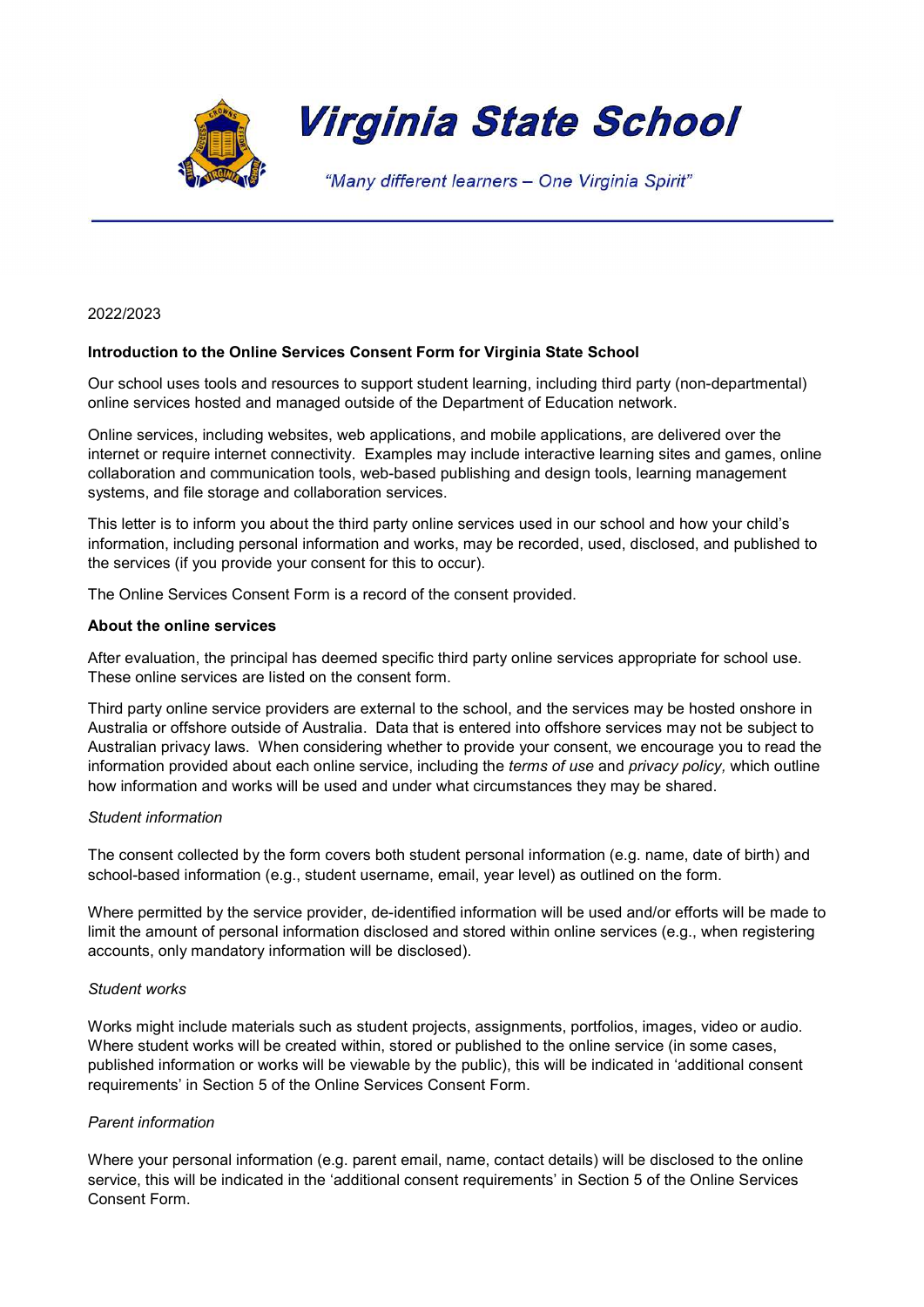## Purpose of the consent

Third party online services are used for various purposes. The purpose of use for each service is outlined in Section 5 of the Online Services Consent Form. For example, teachers may use online services with students to support curriculum delivery, complete learning activities and assessment, facilitate class collaboration, and create and publish class work (e.g. projects, assignments, portfolios).

The Online Services Consent Form records your consent for your child to register accounts, use, and, where specified, publish their work to these services. The form also collects your consent for school staff to collect, store, and transmit information to online services in order to manage school operations and communicate with parents and students.

It should be noted that, in some instances, the school may be required or authorised by the *Education* (General Provisions) Act 2006 (Qld) or by law to record, use or disclose the student's personal information or materials without consent.

## Voluntary consent provision

It is not compulsory to provide consent. If your consent is not given, this will not adversely affect any learning opportunities provided by the school to your child.

## Consent may be limited or withdrawn

You can withdraw your consent at any time by notifying the school in writing (by email or letter). The school will confirm the receipt of your request via email if you provide an email address.

You may also limit your consent by providing consent for some, but not all, online services listed on the form.

Requests to limit consent in relation to how the 'Information covered by this consent form' and the 'Approved purpose' (Section 2 and 3 of the form) are applied to a specific service, will be treated as "do not consent", as the school cannot guarantee correct implementation of individual requests.

Due to the nature of the internet, it may not be possible for all copies of information (including images and student works that have already been disclosed or published) to be deleted or restricted from use if you request it. The school may remove content that is under its direct control, however, information and works that have already been disclosed and published cannot be deleted, and the school is under no obligation to communicate changes to your child's consent circumstances to online service providers.

## Duration of consent

The consent applies for the period of time specified on the form. You may review and update your consent at any time by notifying the school in writing (by email or letter).

There may be circumstances where the school issues a new consent form to seek additional consent e.g. in the event that new online services are identified for use.

## Who to contact

To return the form, express a limited consent, withdraw consent or ask questions regarding consent, please contact the principal, Tanya Abell at principal@virginiass.eq.edu.au.

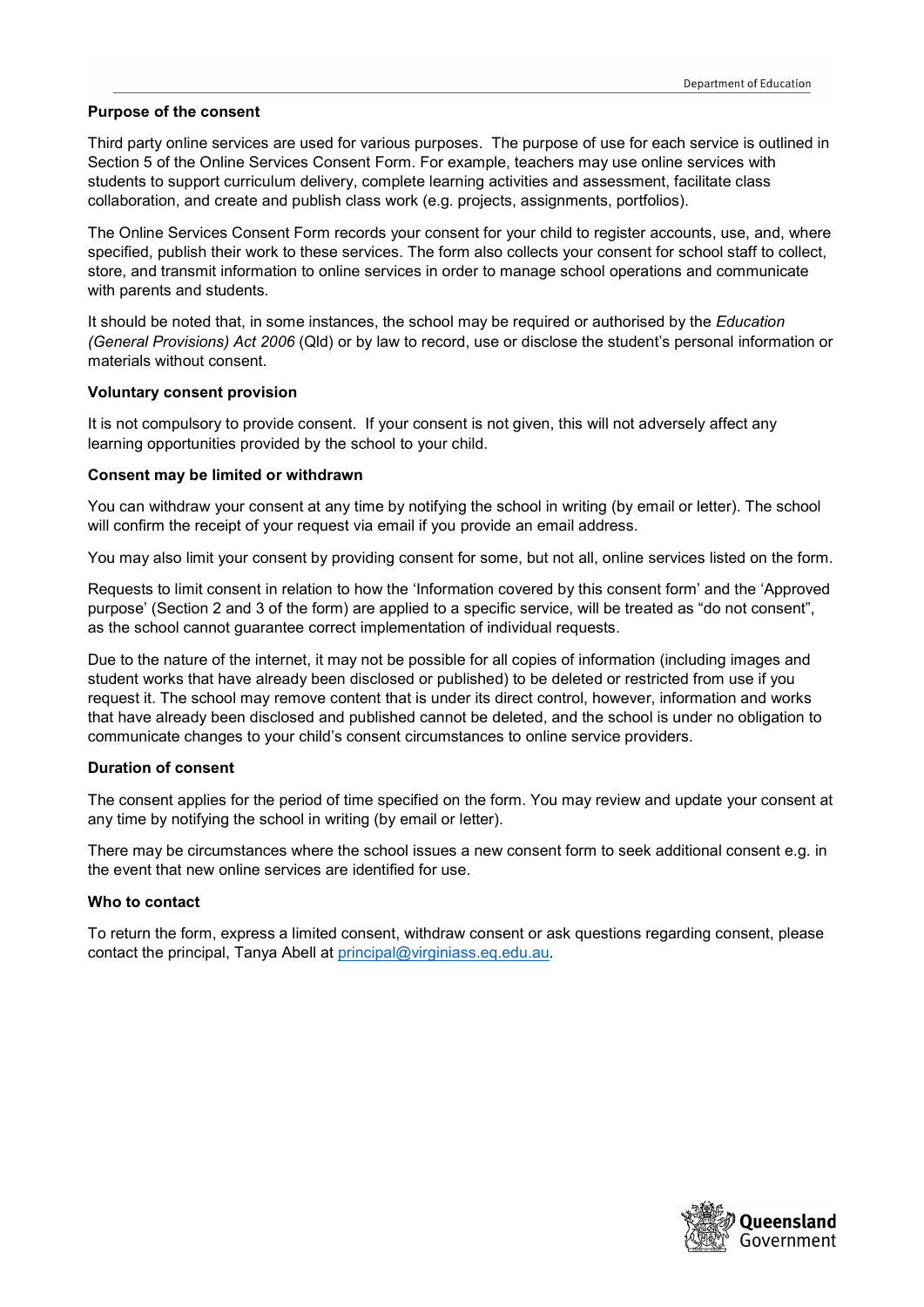# Online Services Consent Form

### Privacy Notice

The Department of Education is collecting the personal information on this form in order to obtain consent regarding the use of online services. This information and completed form will be stored securely. Personal information collected on this form may also be used by or disclosed to third parties by the Department where authorised or required by law. If you wish to access or correct any of the personal information on this form, or discuss how it has been dealt with, please contact your student's school in the first instance.

#### This form is to be completed by:

- Parent/carer\*;
- Student over 18 years; or
- Student with independent status.

(\*Note: Where a student who is under 18 years is able to consent, they may also provide consent in addition to the parent.)

# 1. IDENTIFY THE PERSON TO WHOM THE CONSENT RELATES

## a) Full name of student

# 2. INFORMATION COVERED BY THIS CONSENT FORM

- a) The consent collected by the form covers the following student personal information (identifying attributes):
	- Student name (first name and/or last name)
	- Sex/Gender
	- Date of Birth, age, year of birth

AND the following school-based information (generally, non-identifying attributes\*):

- Student school username
- Student school email
- Student ID number
- **School**
- Year Group
- Class
- Teacher
- **Country**

\*In cases where registration and/or use requires a combination of school-based information (nonidentifying) and personal information, or a combination of school-based information, the school-based information may become identifiable.

- b) If an online service records, uses, discloses and/or publishes student works, parent information or additional student information (such as photographs of students), not listed above (Section 2a.), the school will specify it as part of the *additional consent requirements* on the form. Examples may include:
	- Student assessment
	- Student projects, assignment, portfolios
	- Student image, video, and/or audio recording
	- Sensitive information (e.g., medical, wellbeing)
	- Name and/or contact details (e.g. email, mobile phone number) of student's parent

## 3. APPROVED PURPOSE

This form records your consent for the recording, use, disclosure and publication of the information listed in item 2 above, and any information or student works listed under the 'additional consent requirements', and to transfer this information and works within Australia and outside of Australia (in the case of offshore services) to the online service providers for the following purposes:

For your child to register an account for the online services

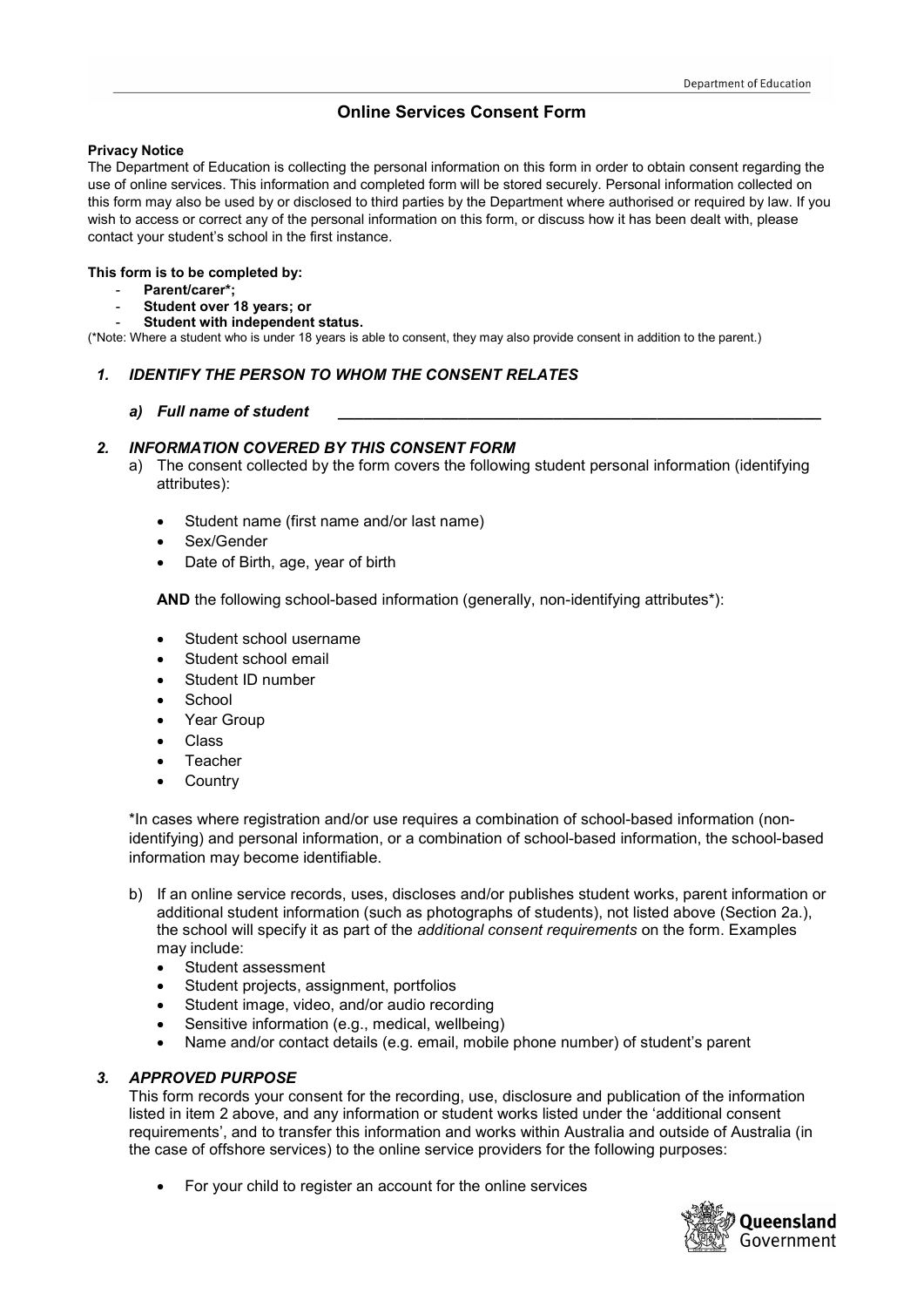- For your child to use the online services in accordance with each service's terms of use and privacy policy (including service provider use of the information in accordance with their terms of use and privacy policy)
- For the school to:
	- $\circ$  administer and plan for the provision of appropriate education, training and support services to students,
	- o assist the school and departmental staff to manage school operations and communicate with parents and students.

# 4. TIMEFRAME FOR CONSENT

 The consent granted by this form is for the duration of the student's current phase of learning (i.e. Years P-3, 4-6, 7-9 and 10-12). Consent is obtained upon enrolment and renewed when students move into a new phase of learning (e.g. minimum every four years).

## 5. CONSENT FOR ONLINE SERVICES

For each online service listed below, please indicate your choice to give consent or not give consent for the information outlined in Section 2 to be disclosed to the online service in accordance with the purpose outlined in Section 3, and for the timeframe specified in Section 4.

| Service name:   | Renaissance - Accelerated<br><b>Reader/Star Reading</b>                                                  | Data hosting: | Offshore |                   |                        |
|-----------------|----------------------------------------------------------------------------------------------------------|---------------|----------|-------------------|------------------------|
| Url:            | https://www.renaissance.com.au/                                                                          |               |          |                   |                        |
| Purpose of use: | To provide a platform that delivers products with an aim to<br>provide accelerated learning for reading. |               |          | I give<br>consent | do not<br>give consent |
| Terms of use:   | https://www.renaissance.com/terms-of-use/                                                                |               |          |                   |                        |
| Privacy policy: | http://www.renaissance.com/privacy-policy/                                                               |               |          |                   |                        |

| Service name:   | <b>Mathletics (3P Learning)</b>                                                                                                                                                                                  | Data hosting: | Offshore |                   |                        |
|-----------------|------------------------------------------------------------------------------------------------------------------------------------------------------------------------------------------------------------------|---------------|----------|-------------------|------------------------|
| Url:            | www.mathletics.com.au and http://www.3plearning.com/au/<br>(parent website)                                                                                                                                      |               |          |                   |                        |
| Purpose of use: | To provide maths games and activities to support the learning<br>of maths concepts and skills. Users can compete against other<br>registered users through challenges to earn points and achieve<br>high scores. |               |          | I give<br>consent | do not<br>give consent |
| Terms of use:   | www.3plearning.com/terms-conditions                                                                                                                                                                              |               |          |                   |                        |
| Privacy policy: | www.3plearning.com/privacy-policy                                                                                                                                                                                |               |          |                   |                        |

| Service name:   | Reading Eggs (3P Learning)                                                                                                          | Data hosting: | Offshore        |                        |  |
|-----------------|-------------------------------------------------------------------------------------------------------------------------------------|---------------|-----------------|------------------------|--|
|                 |                                                                                                                                     |               |                 |                        |  |
| Url:            | http://www.readingeggs.com.au and                                                                                                   |               |                 |                        |  |
|                 | http://www.3plearning.com/au/ (parent website)                                                                                      |               |                 |                        |  |
| Purpose of use: | Reading eggs is an early childhood online literacy and numeracy<br>program designed to develop a student's ability to read English. |               | give<br>consent | do not<br>give consent |  |
| Terms of use:   | http://readingeggs.com.au/terms                                                                                                     |               |                 |                        |  |
| Privacy policy: | http://readingeggs.com.au/privacy                                                                                                   |               |                 |                        |  |

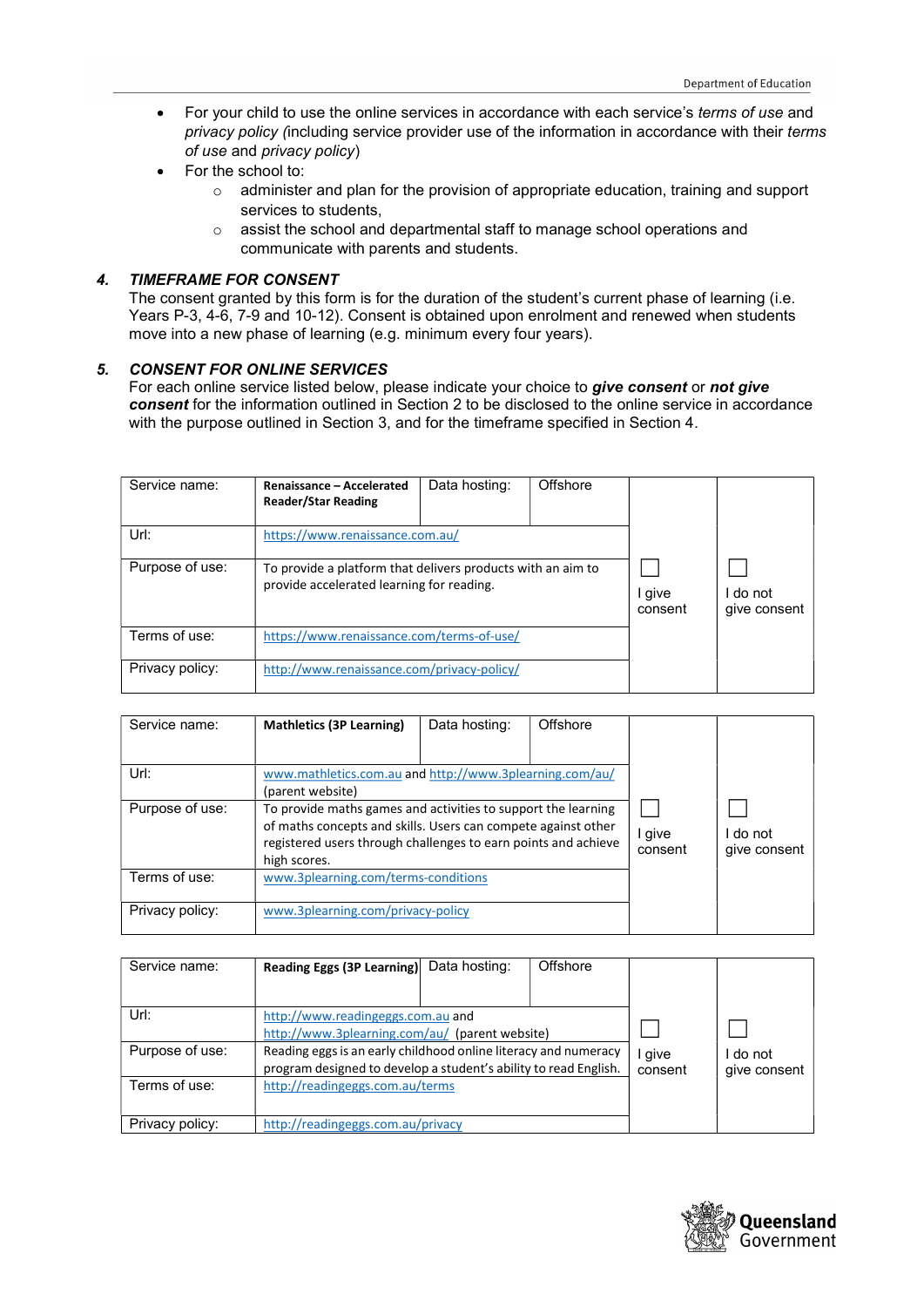| Service name:       | ePublisher – School                                                  | Data hosting: | Offshore |                   |              |
|---------------------|----------------------------------------------------------------------|---------------|----------|-------------------|--------------|
|                     | <b>Communication platform</b>                                        |               |          |                   |              |
|                     |                                                                      |               |          |                   |              |
| Url:                | https://epublisher.net.au/public/user/login                          |               |          |                   |              |
| Purpose of use:     | School communications platform enabling schools to connect           |               |          |                   |              |
|                     | with parents through eNewsletter, and eFlash message                 |               |          |                   |              |
|                     | functionality, with an online newsletter platform.                   |               |          |                   |              |
| Terms of use:       | http://www.epublisher.net.au/app/content/terms/                      |               |          |                   |              |
| Privacy policy:     | https://epublisher.net.au/module/OrderForm/view/order-               |               |          |                   |              |
|                     | form/order-form/privacy.phtml                                        |               |          |                   |              |
| Additional consent  | $\boxtimes$ Student image, video, and/or recording are stored        |               |          |                   |              |
| is being sought for | online and published.                                                |               |          | I give<br>consent | I do not     |
| the following       | $\boxtimes$ Student works are stored and published.                  |               |          |                   | give consent |
| reasons:            | $\boxtimes$ The following additional student personal information is |               |          |                   |              |
| (as per Section     | disclosed: As per individual State School consent                    |               |          |                   |              |
| 2b)                 | permission                                                           |               |          |                   |              |
|                     | $\boxtimes$ The following parent personal information is disclosed:  |               |          |                   |              |
|                     | Name and email address provided to provide service                   |               |          |                   |              |
|                     | $\boxtimes$ Student information is able to be viewed by the public   |               |          |                   |              |
|                     | $\Box$ Parent information is able to be viewed by the public         |               |          |                   |              |
|                     | Other:                                                               |               |          |                   |              |

| Service name:       | <b>MSP Photography</b>                                               | Data hosting:                                                  | Onshore |          |              |
|---------------------|----------------------------------------------------------------------|----------------------------------------------------------------|---------|----------|--------------|
|                     |                                                                      |                                                                |         |          |              |
| Url:                | https://www.msp.com.au/                                              |                                                                |         |          |              |
| Purpose of use:     | To provide families with an online ordering system for use in        |                                                                |         |          |              |
|                     | school photos and to retain school photo information and             |                                                                |         |          |              |
|                     | images for families to download. Parents are provided with a         |                                                                |         |          |              |
|                     | unique shoot key code so their family and people they choose         |                                                                |         |          |              |
|                     | to share it with may order school photos.                            |                                                                |         |          |              |
| Terms of use:       | https://www.msp.com.au/parents/faqs/                                 |                                                                |         |          |              |
| Privacy policy:     | https://www.msp.com.au/privacy-policy/                               |                                                                |         |          |              |
| Additional consent  | $\boxtimes$ Student image, video, and/or recording are stored        |                                                                | I give  | I do not |              |
| is being sought for | online for digital download (only with code provided to              |                                                                |         | consent  | give consent |
| the following       | families).                                                           |                                                                |         |          |              |
| reasons:            | $\Box$ Student works are stored and published.                       |                                                                |         |          |              |
| (as per Section     | $\boxtimes$ The following additional student personal information is |                                                                |         |          |              |
| 2b)                 | disclosed: Student Name and Class                                    |                                                                |         |          |              |
|                     |                                                                      | $\Box$ The following parent personal information is disclosed: |         |          |              |
|                     | N/A                                                                  |                                                                |         |          |              |
|                     | $\Box$ Student information is able to be viewed by the public        |                                                                |         |          |              |
|                     | $\Box$ Parent information is able to be viewed by the public         |                                                                |         |          |              |
|                     | $\boxtimes$ Other: Student name and image is able to be viewed       |                                                                |         |          |              |
|                     | by families who purchase class school photos                         |                                                                |         |          |              |

| Service name:   | ClassDojo                             | Data hosting:                                                                                                                                                                                                                                                 | Offshore |                   |                          |
|-----------------|---------------------------------------|---------------------------------------------------------------------------------------------------------------------------------------------------------------------------------------------------------------------------------------------------------------|----------|-------------------|--------------------------|
| Url:            |                                       | https://www.classdojo.com/en-gb/?redirect=true                                                                                                                                                                                                                |          |                   |                          |
| Purpose of use: | parents.                              | To help teachers improve student behaviour and engagement<br>while keeping parents and caregivers in the loop. ClassDojo is<br>open to students of all ages however for students under the age<br>of 13 ClassDojo will seek their own electronic consent from |          | I give<br>consent | I do not<br>give consent |
| Terms of use:   | https://www.classdojo.com/en-gb/terms |                                                                                                                                                                                                                                                               |          |                   |                          |
| Privacy policy: |                                       | https://www.classdojo.com/en-gb/privacy                                                                                                                                                                                                                       |          |                   |                          |